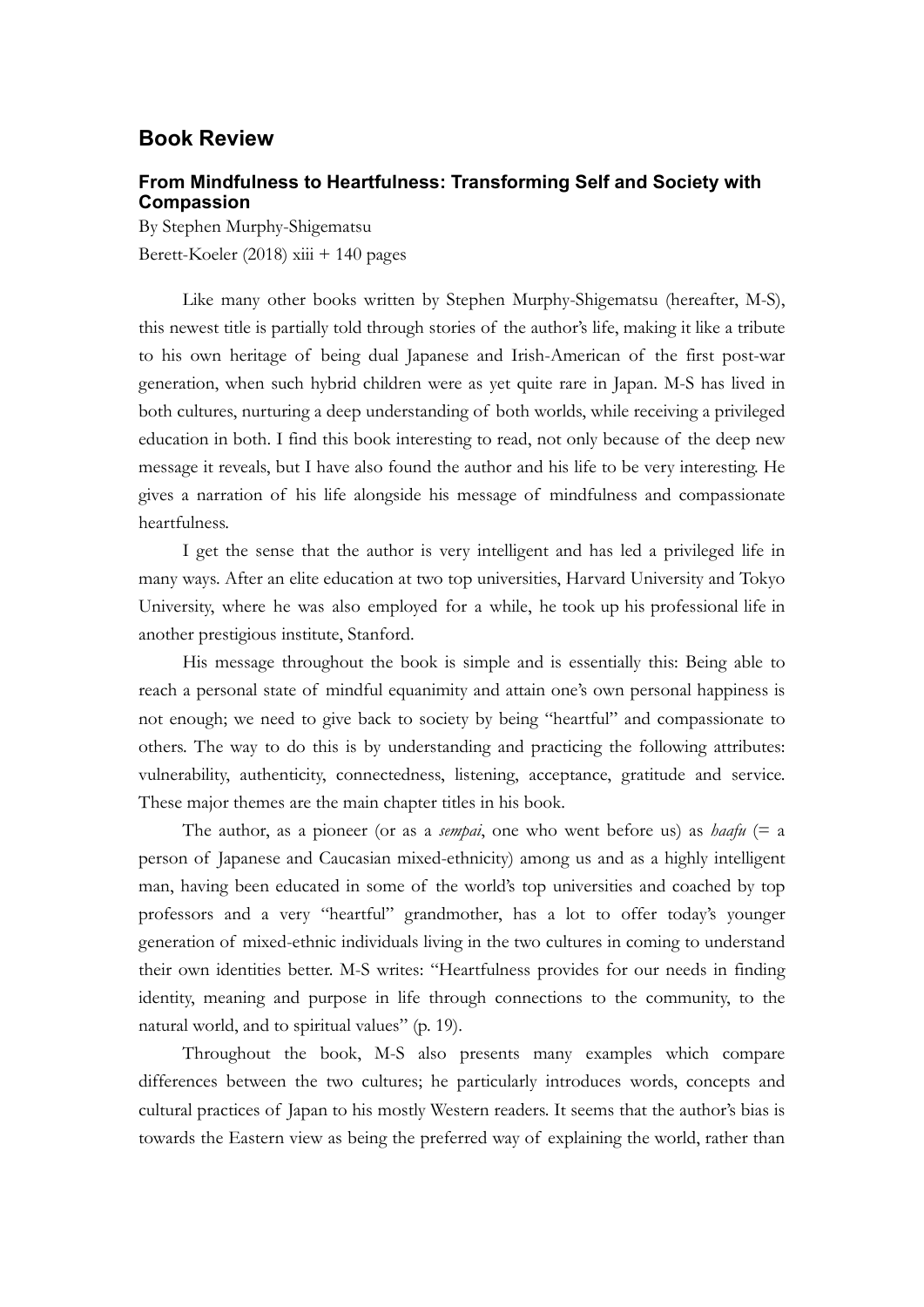constructing a more balanced worldview by revealing the good and bad of both cultures by both critiquing and praising both cultures for their different contributions. But M-S's argument is persuasive and I often found myself nodding in agreement with his observations and his explanations of various *kanji* characters for words and concepts that are, for the most part, absent in Western cultures.

This book is arranged so that it can be used as a text in mindfulness seminars or classrooms. After each chapter, a few pages of exercises follow, making it look like a textbook.

The Preface begins with the scene of the author's 111 year-old dying grandmother, Mitsu, and the priest's words, "She waited for you." M-S's Japanese *obaasan* (= grandmother) waited for him for their parting greetings, before she died shortly after M-S's arrival back in Japan from the U.S. M-S's relationship with his Japanese grandmother and her lesson to him as a young boy of compassion from the viewpoint of the Japanese samurai spirit, her family being of samurai descent, and of Buddhism is one of the major themes in M-S's writings, and is very prominent in this newest book also.

In the Introduction that follows, M-S tells of his experiences of being bullied and teased in America, where he was brought up, for being Japanese or Asian, and also sometimes being taken for Chinese.

The author begins Chapter 1 by explaining his concept of "Beginner's Mind." This is a mindfulness principle coming from Buddhism which basically states that in order to have your vessel filled, one needs to begin by *being empty*. Thus, the beginner must come into the classroom ready to learn, with an empty mind.

Chapter 2 looks at "Vulnerability," or humbleness, beginning with a quotation from Ieyasu Tokuawa: "Find fault with thyself rather than with others" (p. 47). In his writing, the author self-deprecates often, to show us his vulnerability and humble stance in his weaknesses, making us only imagine how that dual worldview and his vulnerable background could have contributed to his motivation to do so well in his life in education and in his work. He writes from the stance of his American residency: "While this vulnerability was painful to endure, it freed me from the desire for perfection, as I was obviously imperfect, as Japanese, mixed-blood, with a mother who was racially different and with an alcoholic, socially dysfunctional father. . . " (p. 49).

Next M-S introduces several Japanese words or concepts to illustrate how vulnerability appears in Japanese culture. It is as if he sees his own Japanese culture exotically and wants to introduce it to the Western world, teaching unfamiliar Japanese word-concepts: *wabi-sabi*, *mono-no-aware*, *sensei,* and so forth.

Next he includes a section on "vulnerability at Harvard." Even though the author had just spent several pages in self-deprecation, he now reminds us of his very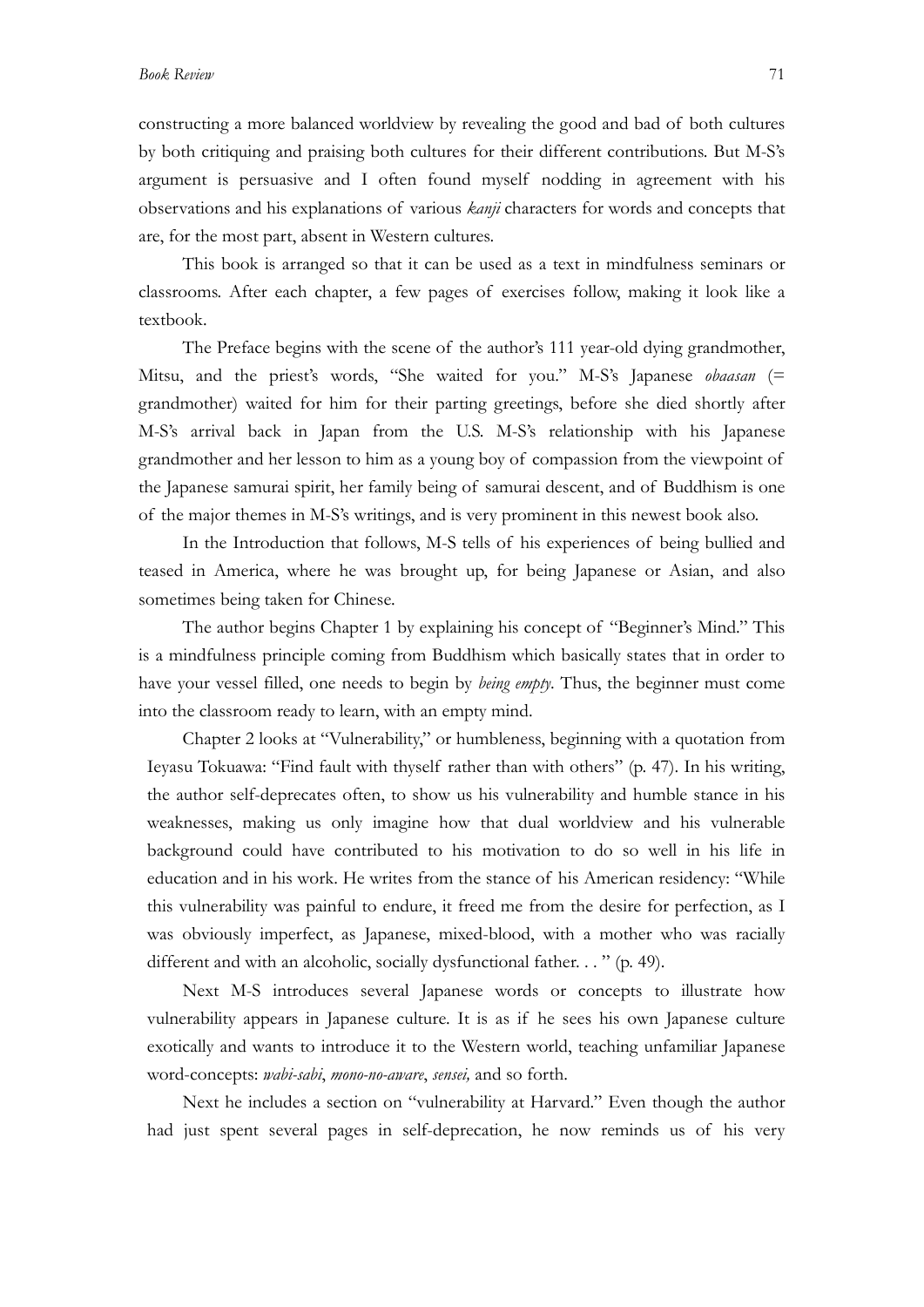privileged, prestigious achievement in psychology and medical education at Harvard University. Another section follows about his faculty work at another prestigious university, Stanford.

Chapter 3 examines the concept of "Authenticity." M-S begins with the identity question that we all face as we grow up: "Who are you?" He answers this within his own positioning as a mixed-ethnic "half "-Japanese boy growing up in the U.S., using the metaphor of a *journey* in coming to discover himself.

Chapter 4 looks at the concept of "Connectedness*.*" This refers to belonging and the need for being part of a group, a cultural-social consciousness and practice very prominent in Japanese culture. M-S states, "The growing science of empathy provides us with the evidence that we are wired for compassion, but nevertheless there remains something mysterious about our need for deep connectedness. . . The truth of oneness is an active power that breaks through the walls that separate us from our fellow women and men" (p. 113).

Chapter 5, "Listening," begins with a quotation from the mindful monk, Thich Nhat Hanh (1975): "The most precious gift we can offer others is our presence" (p. 115). For this chapter the author tells the story of when he was doing hospice volunteer work in Boston and was assigned to a person who was dying. Again M-S credits his mentor from Harvard University, Professor Kiyo Morimoto, for teaching him the lessons he needed to understand "the power of listening (with the heart)." The author states that it was enough just to convey to those dying people in need the messages, "I know what you are feeling" and "I am here for you."

Again M-S presents the Japanese word/concept of "listening," including an analysis of the Chinese kanji character for listening (聴く), pronounced *kiku* in Japanese. He points out that this kanji character does not contain the symbol for *mouth*  $\lceil \Box \rceil$ , since we do not need to speak while listening, but instead includes *heart*「心」. M-S later teaches us the character 「 間」(*ma*) which can mean the empty space in-between or the light of day (*hi*)「日」between the gate (*mon*)「門」.

In Chapter 6, "Acceptance," M-S states, "We constantly struggle with wanting life to be a certain way rather than dealing with the way it really is. . . . Heartfulness involves balancing this tension between accepting things as they are and working to make them better. . . Acceptance moves us to be kind to ourselves and others through responsible action" (p. 14).

Chapter 7 examines "Gratitude" from a heartfulness viewpoint. Again, M-S begins by examining the Japanese word for gratefulness,「感謝」(*kansha*), analyzing the kanji character for it, which M-S explains contains heart  $\lceil \hat{L} \rceil$  as well as the character for apology「謝」.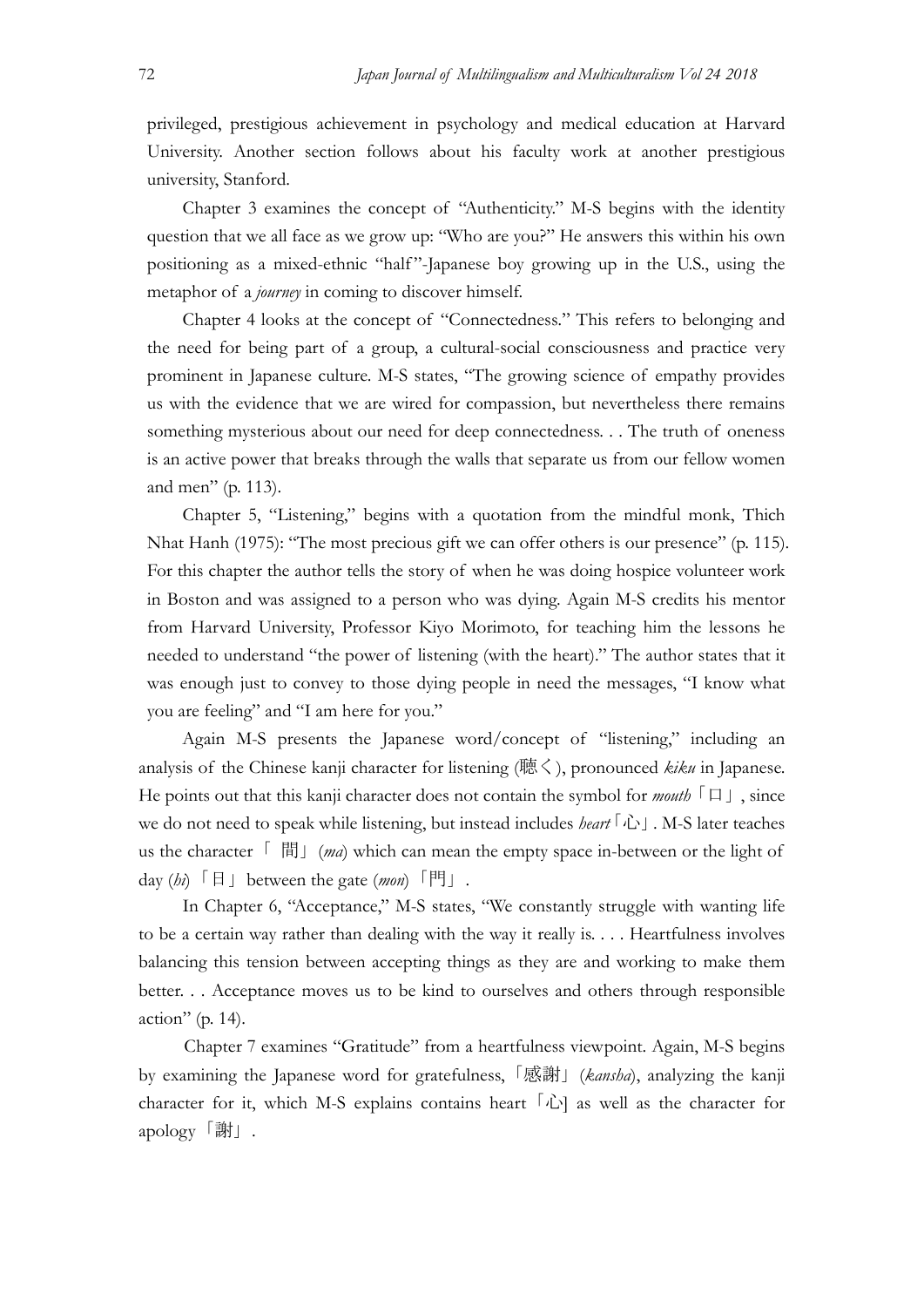Chapter 8, the final chapter, on "Service" begins with a quotation from the Dalai Lama: "As a human being, I acknowledge that my well-being depends on others and caring for others' well-being is a moral responsibility. . . what we need is to take action. Therefore, my first commitment is to contribute to human happiness as best I can" (p. 187).

Having already mentioned earlier that his ancestors were samurai, again M-S reminds his readers of the Japanese contribution to mindfulness: "Samurai practiced mindfulness long before it was popularized in the West, and employed a style of communication that valued vulnerability, listening, acceptance and authenticity" (p. 191).

Near the end of the book, M-S re-states his own personal identity stance, which some of us might relate to personally: "Various circumstances in my life, including racial trauma, have given me a sense of difference, isolation, even alienation that I have battled. I have always had a sense of marginality, a feeling of being an outsider, a stranger" (p. 195).

When M-S writes of his alienation for being different, sometimes I feel like responding, "Hey, welcome to the club. I have lived for the better part of my life as a *gaijin* (= foreigner, outsider) in Japan, but so also have my son and many other mixed-ethnic "halfs" in Japan (see Kamada, 2010) who might feel similar alienation, even more so as they have not themselves made the choice to be here. It is interesting to examine this exclusionism from the other point of view, that of a *haafu* child of our own generation growing up in the U.S., as did the author.

I highly recommend this book to others who are growing up alienated as mixed-ethnic individuals, whether they live in Japan or overseas. I also recommend it to their families and others who want to know more about such people. Furthermore, I highly recommend this book for its important new message of heartfulness within the concept of mindfulness*.*

I often personally felt the truth in many of the lessons shared in this book when I recall my own year spent in hospitals after having survived a massive hemorrhagic stroke a few years ago. In particular, the concepts brought up in Chapter 5 on "Listening" resonated with me. When I was hospitalized for so long and feeling very alienated, bored and lonely in hospitals and nursing homes, I just wanted my family to be there for me and to have someone to sit beside me and to listen to me heartfully. When my sister, my mother, my brother, and his wife took on that role, it was extremely comforting to me. I looked forward so much to their daily visits and just wanted them to stay near me. I also perceived the power of listening when I came across other stroke survivors who had had strokes which affected their ability to speak well. It took them a long time to get their words out and I felt they just wanted a patient listener to be near them to allow them to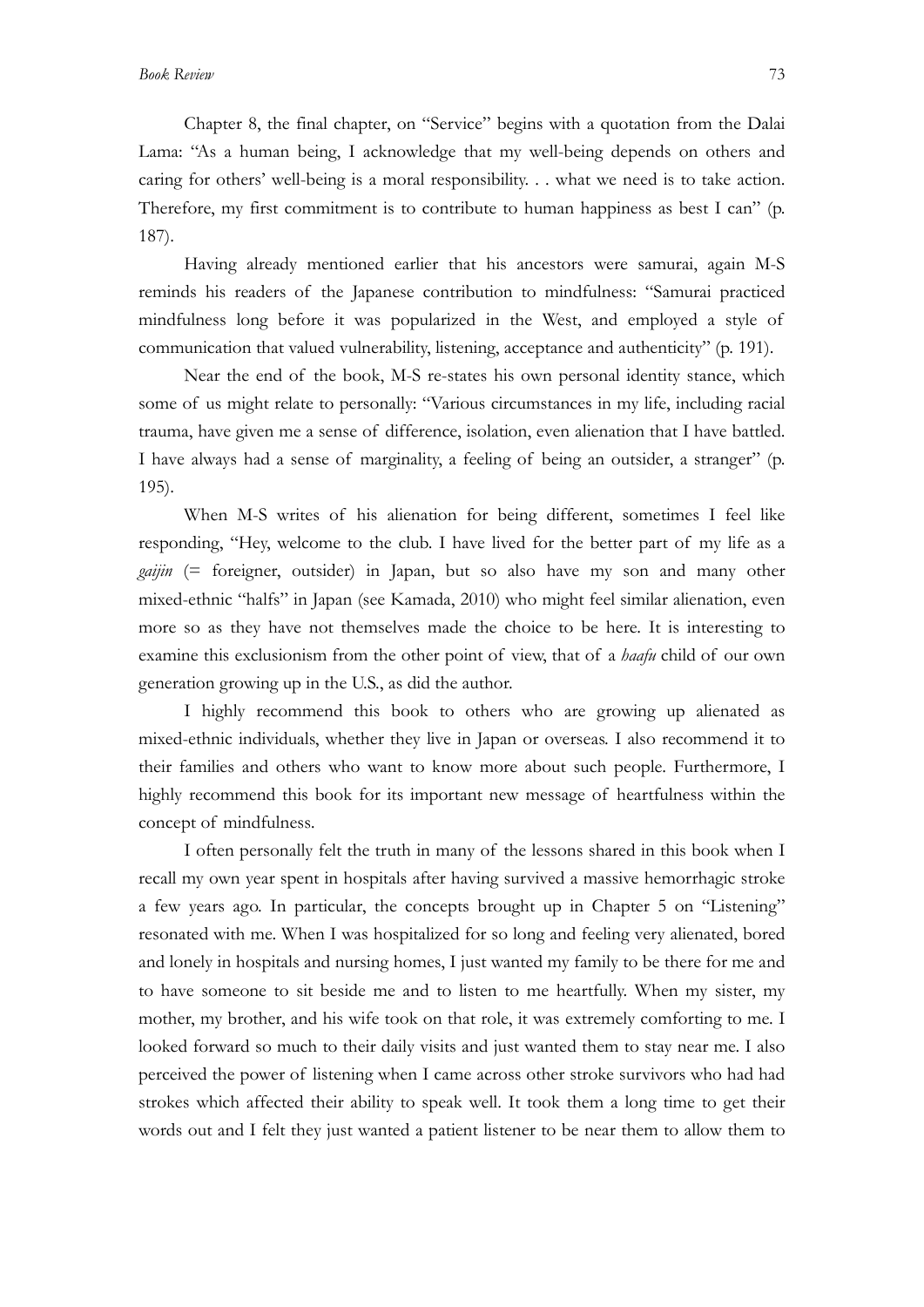speak at their own pace.

I felt that the examples that the author gives of his own dual upbringing and his personal identity struggles and how he was able to deal with them might be something that other newer generations of *haafu* children born and raised in Japan might also experience and might find helpful to read about. I would like for my own mixed-ethnic (*haafu*) son, who also has expressed an interest in psychology, to read this book. I think that the level of English might be within his range, as he is an adult now.

This is a book on a complex topic that is nevertheless easy to read and understand, even for people, like me, who know very little about *mindfulness*. I feel that it is especially easy to grasp for those of us who have lived in both cultures for some time, as most multilingual and multicultural children and their families have. So, for this reason I highly recommend this book to readers of *JJMM*, as well as for its important mindful mission of making the world a better place for all.

The book is a good lesson in how to be not only mindful, but also how to be heartful and compassionate, by doing such things as keeping a pure, empty beginner's mind, allowing oneself to be vulnerable, remaining authentic, staying connected with others, listening to others around oneself, being accepting of others and other ideas, maintaining a sense of gratitude by expressing it freely, and providing service to others whenever needed.

At some point, I got the feeling that for the author's next book, he might do well writing a book about the relationship of mindfulness and heartfulness to the various words/concepts in Japanese and the kanji characters used to write them, as he has already laid the groundwork for such a book by introducing many such characters and word/concepts of Japanese in this work as well as in some of his other writings. It must be remembered that it was mainly Buddhist scholars who originally devised the extremely high technology of written language in Japan, based on their study of Chinese texts. Some of the first writers and readers of the Japanese language when it was being constructed from Chinese writing were Buddhist scholars studying Chinese texts, known as *kanbun*. "The ascendency of the written word itself was regarded as an extremely high foreign technology at this time" (Kamada, 1990, p. 149).

> *Reviewed by Laurel Kamada (retired Professor, Tohoku University)*

## **References**

Hanh, T. N. (1975). *The miracle of mindfulness: An introduction to the practice of meditation.*  Boston: Beacon Press.

Kamada, L. (1990). Socio-history of foreign language learning in Japan: Why few Japanese learn English speaking. *Tsukuba University Foreign Language Center Gaikokugo*